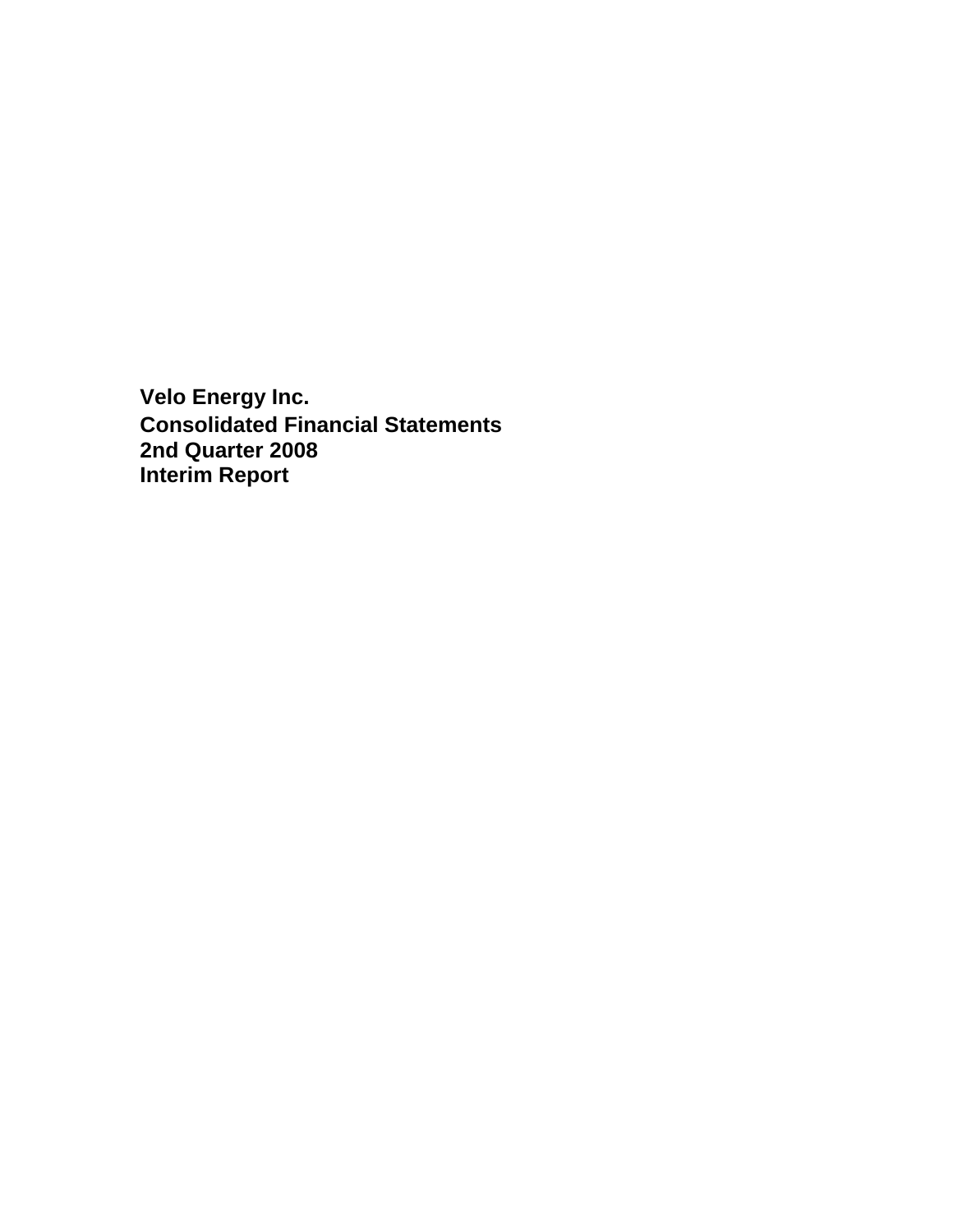#### **SECOND QUARTER FINANCIAL STATEMENTS**

#### INTERIM UNAUDITED CONSOLIDATED FINANCIAL STATEMENTS

In accordance with National Instrument 51-102 released by the Canadian Securities Administrators, Velo Energy Inc. (the Company) discloses that its auditors have not reviewed the unaudited consolidated financial statements for the period ended June 30, 2008.

#### NOTICE TO READER OF THE CONSOLIDATED FINANCIAL STATEMENTS

The consolidated financial statements of the Company, comprising the accompanying interim unaudited consolidated balance sheet as at June 30, 2008 and the interim unaudited consolidated statements of operations and deficit and cash flows for the six month period then ended are the responsibility of the Company's management.

These consolidated financial statements have not been reviewed on behalf of the shareholders by the independent external auditors of the Company, MacKay LLP. The interim consolidated financial statements have been prepared by management and include the selection of appropriate accounting principles, judgments and estimates necessary to prepare these consolidated financial statements in accordance with Canadian generally accepted accounting principles.

"Rick Wlodarczak" "John Muir"

Rick Wlodarczak John Muir Director **Director** Director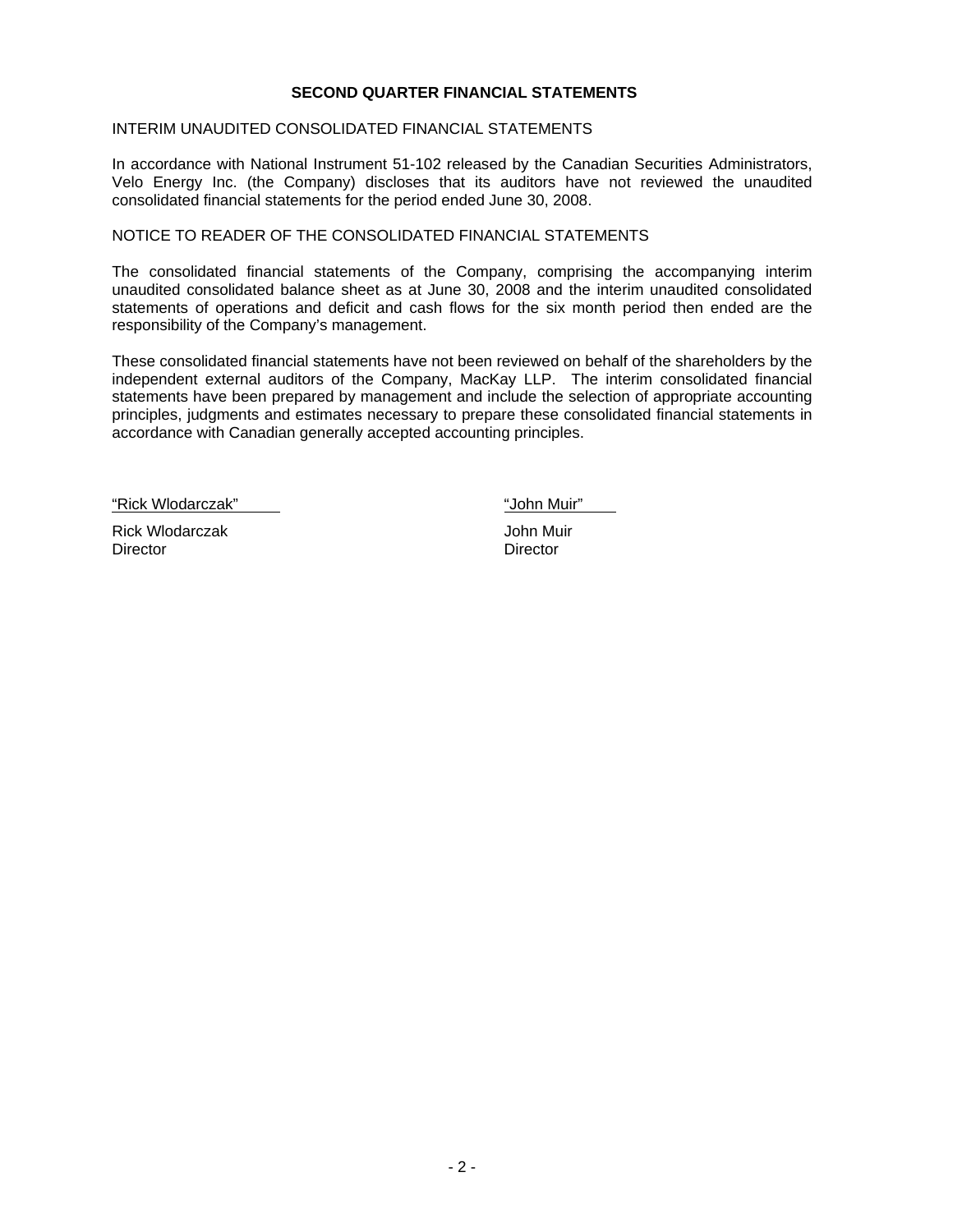# **Velo Energy Inc. Consolidated Balance Sheets**

|                                                   | June 30       | December 31   |
|---------------------------------------------------|---------------|---------------|
|                                                   | 2008          | 2007          |
|                                                   | (unaudited)   | (audited)     |
| <b>Assets</b>                                     |               |               |
| Current                                           |               |               |
| Cash                                              | \$1,402       | \$83,258      |
| Receivables                                       | 44,880        | 82,745        |
| Prepaid expenses and deposits (note 8)            | 342,110       | 359,735       |
|                                                   | \$388,392     | \$525,738     |
| <b>Liabilities</b>                                |               |               |
| Current                                           |               |               |
| Accounts payable and accrued liabilities (note 5) | \$1,393,378   | \$1,501,091   |
| Indemnity payable (note 6)                        | 452,133       | 452,133       |
| Loan payable (note 7)                             | 20,000        |               |
| Asset retirement obligations (note 8)             | 133,985       | 140,000       |
|                                                   | 1,999,496     | 2,093,224     |
| <b>Shareholders' Equity (Deficiency)</b>          |               |               |
| Share Capital (note 9(a))                         | 5,583,466     | 5,583,466     |
| Contributed Surplus (note 10)                     | 240,394       | 240,394       |
| Warrants                                          | 48,700        | 48,700        |
| <b>Deficit</b>                                    | (7, 483, 664) | (7, 440, 046) |
|                                                   | (1,611,104)   | (1, 567, 486) |
|                                                   | \$388,392     | \$525,738     |

See note 1 for going concern

See note 14 for commitment and contingency

See Note 15 for subsequent events

See accompanying notes to consolidated financial statements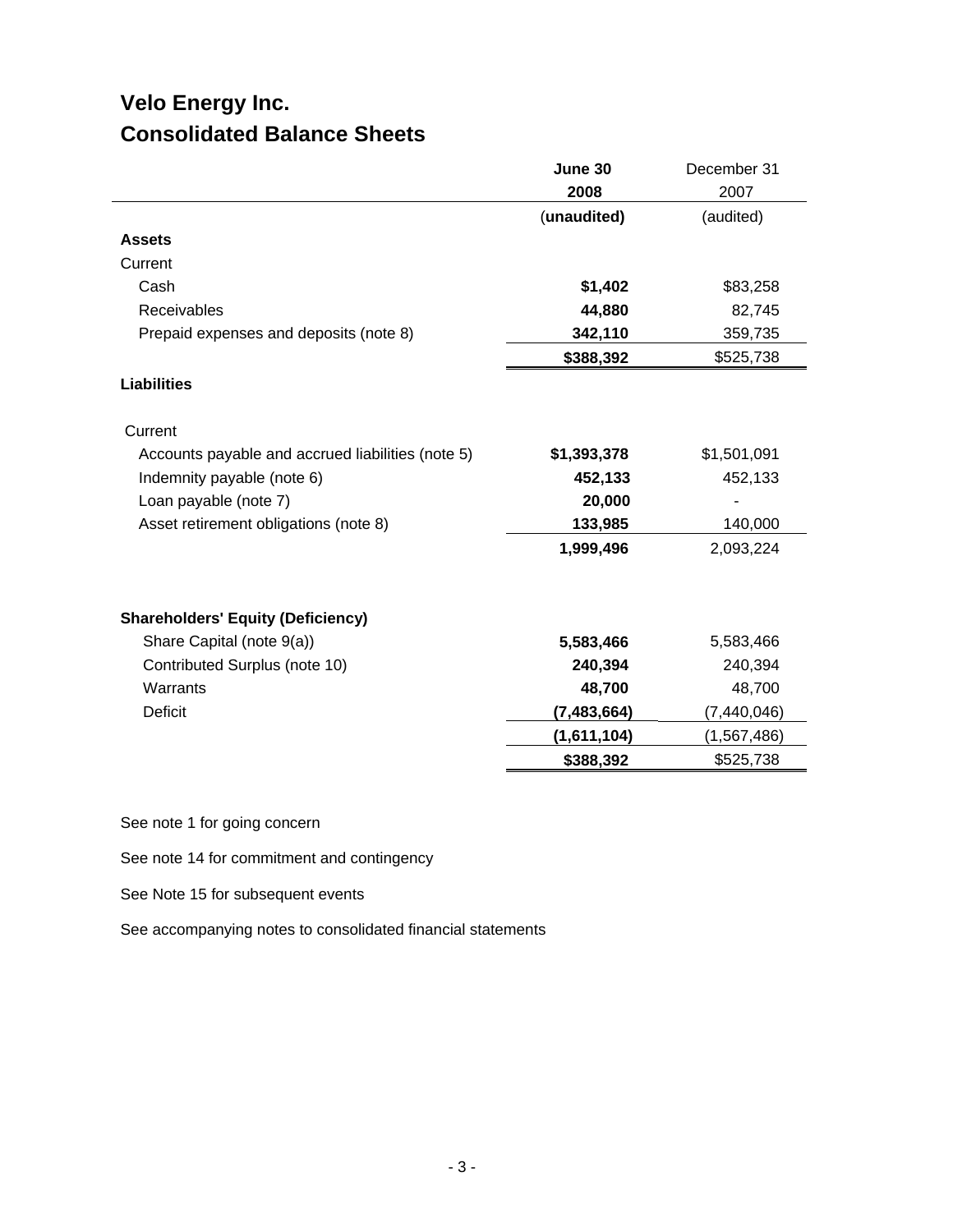# **Velo Energy Inc. Consolidated Statements of Operations and Deficit**

#### **(unaudited)**

|                                                   | <b>Three months</b><br>June 30, 2008 | <b>Three Months</b><br>June 30, 2007 | <b>Six months</b><br>June 30, 2008 | Six months<br>June 30, 2007 |
|---------------------------------------------------|--------------------------------------|--------------------------------------|------------------------------------|-----------------------------|
| Natural gas revenue                               |                                      | \$9,565                              |                                    | \$9,613                     |
| <b>Expenses</b>                                   |                                      |                                      |                                    |                             |
| General and administrative                        | 31,751                               | 181,497                              | 50,230                             | 273,696                     |
| Interest                                          |                                      | 31,082                               | 3,763                              | 31,082                      |
| Operations                                        |                                      | 39,668                               | (6, 572)                           | 64,009                      |
| Stock based<br>compensation<br>(note 5(c))        |                                      |                                      |                                    | 30,724                      |
| Impairment of oil and gas                         |                                      |                                      |                                    |                             |
| properties (note 4)                               |                                      | 349,163                              |                                    | 4,204,838                   |
| Goodwill impairment (note 3)                      |                                      |                                      |                                    | 1,026,400                   |
| Depreciation and accretion                        |                                      | 2,757                                |                                    | 6,076                       |
|                                                   | 31,751                               | 604,167                              | 47,421                             | 5,636,825                   |
|                                                   |                                      |                                      |                                    |                             |
| Interest income                                   | 3,183                                | 2,653                                | 3,803                              | 10,916                      |
|                                                   |                                      |                                      |                                    |                             |
| Net loss and comprehensive loss                   | (28, 241)                            | (591, 949)                           | (43, 618)                          | (5,616,296)                 |
|                                                   |                                      |                                      |                                    |                             |
| Deficit, beginning of period                      | (7, 455, 423)                        | (5,791,145)                          | (7, 440, 046)                      | (766, 798)                  |
|                                                   |                                      |                                      |                                    |                             |
| Deficit, end of period                            | \$(7,483,664)                        | \$(6,383,094)                        | \$(7,483,664)                      | \$(6,383,094)               |
|                                                   |                                      |                                      |                                    |                             |
|                                                   |                                      |                                      |                                    |                             |
| share<br>(basic<br>and<br>Loss<br>per<br>diluted) | \$(0.00)                             | \$(0.02)                             | \$(0.00)                           | \$(0.19)                    |
|                                                   |                                      |                                      |                                    |                             |
| Weighted<br>average<br>number<br>of               |                                      |                                      |                                    |                             |
| shares outstanding                                | 29,618,334                           | 29,618,334                           | 29,618,334                         | 29,618,334                  |

See note 1 for going concern

See note 14 for commitment and contingency

See Note 15 for subsequent events

See accompanying notes to consolidated financial statements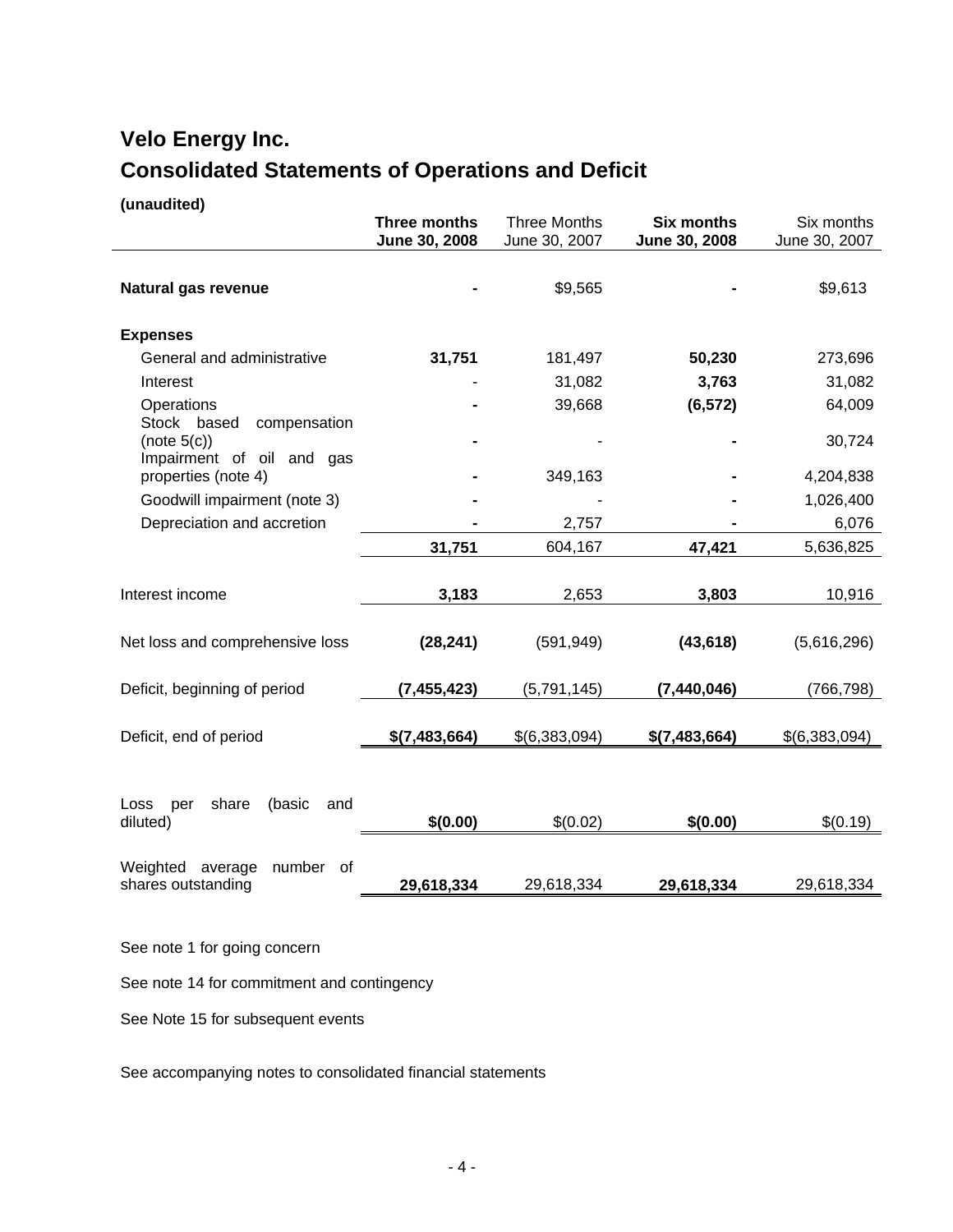# **Velo Energy Inc. Consolidated Statements Of Cash Flows**

# **(unaudited)**

|                                                 | <b>Three Months</b><br>June 30, 2008 | <b>Three Months</b><br>June 30, 2007 | <b>Six Months</b><br>June 30, 2008 | <b>Six Months</b><br>June 30, 2007 |
|-------------------------------------------------|--------------------------------------|--------------------------------------|------------------------------------|------------------------------------|
| Cash Provided By (Used In)                      |                                      |                                      |                                    |                                    |
| <b>Operating Activities</b>                     |                                      |                                      |                                    |                                    |
| Net loss                                        | \$(28,241)                           | \$(591,949)                          | \$(43,618)                         | \$(5,616,296)                      |
| Add non-cash items:                             |                                      |                                      |                                    |                                    |
| Stock-based compensation<br>Goodwill impairment |                                      |                                      |                                    | 30,724                             |
|                                                 |                                      |                                      |                                    | 1,026,400                          |
| Impairment of oil and gas<br>properties         |                                      | 349,163                              |                                    | 4,204,838                          |
| Depreciation and accretion                      |                                      | 2,757                                |                                    | 6,076                              |
|                                                 | (28, 241)                            | (240, 029)                           | (43, 618)                          | (348, 258)                         |
| Net change in non-cash                          |                                      |                                      |                                    |                                    |
| working capital                                 | 19,862                               |                                      | 17,360                             | (55, 491)                          |
|                                                 | (8, 379)                             | (240, 029)                           | (26, 258)                          | (403, 749)                         |
| <b>Financing Activities</b>                     |                                      |                                      |                                    |                                    |
| Share issue costs                               |                                      | (554)                                |                                    | (20, 884)                          |
| Loan payable                                    |                                      |                                      | 20,000                             |                                    |
| Net change in non-cash<br>working capital       |                                      |                                      | 3,750                              | (31,064)                           |
|                                                 |                                      | (554)                                | 23,750                             | (51, 948)                          |
| <b>Investing Activities</b>                     |                                      |                                      |                                    |                                    |
| Additions to property, plant<br>and equipment   |                                      | (350, 972)                           |                                    | (991, 039)                         |
| Net change in non-cash<br>working capital       | (10, 342)                            | 371,964                              | (79, 348)                          | (1, 191, 772)                      |
|                                                 | (10, 342)                            | 20,992                               | (79, 348)                          | (2, 182, 811)                      |
| Increase (Decrease) in cash<br>during period    | (18, 721)                            | (219, 591)                           | (81, 856)                          | (2,638,508)                        |
| Cash, beginning of period                       | 20,123                               | 775,996                              | 83,258                             | 3,194,913                          |
| Cash, end of period                             | \$1,402                              | \$556,405                            | \$1,402                            | \$556,405                          |

See note 1 for going concern

See note 14 for commitment and contingency

See Note 15 for subsequent events

See accompanying notes to consolidated financial statements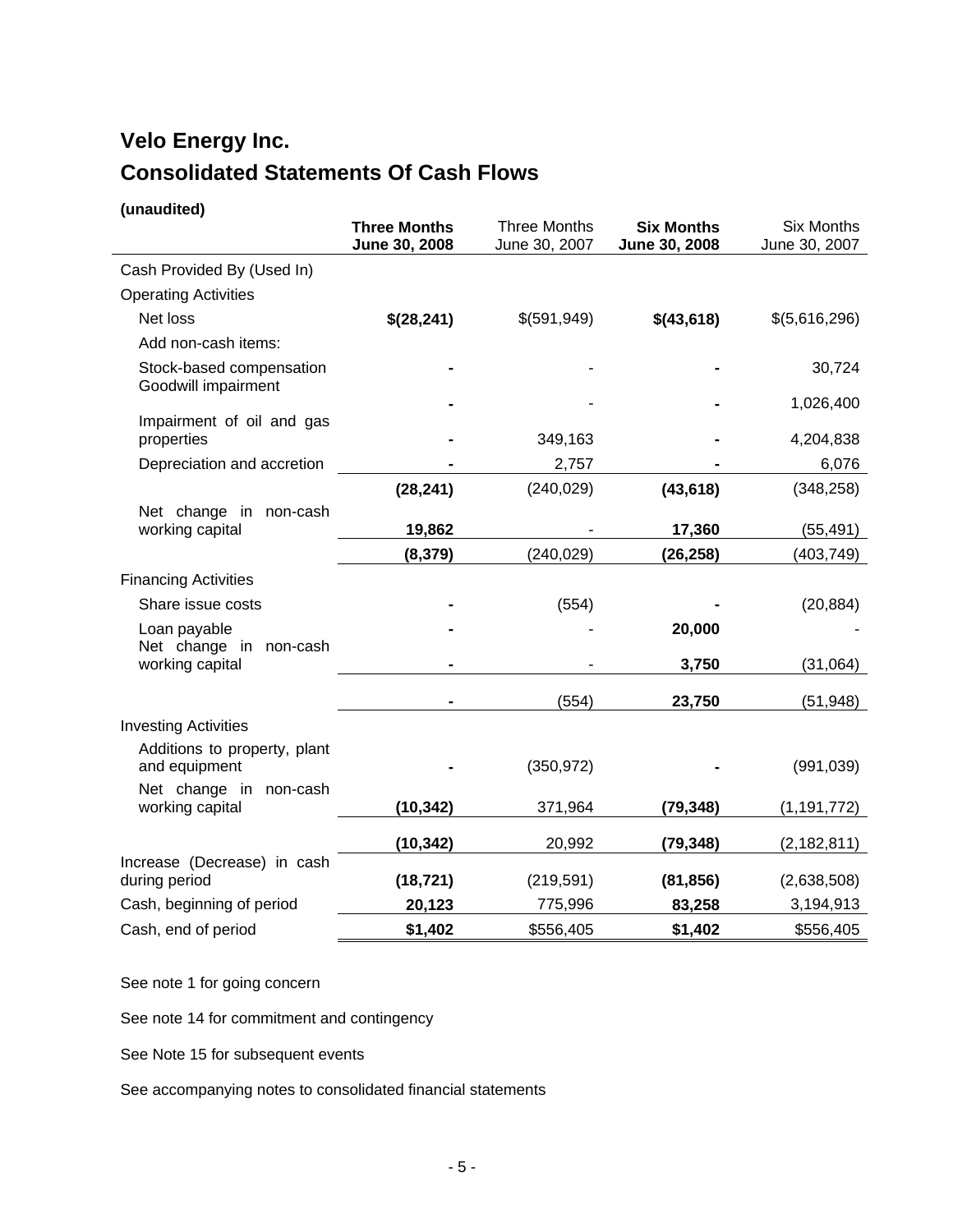# **1. Nature of Operations and Going Concern**

 Velo Energy Inc. ("Velo" or the "Company") was incorporated on July 8, 2004 and was originally classified as a Capital Pool Corporation as defined in Policy 2.4 of the TSX Venture Exchange Corporate Finance Manual and Policies. Effective May 31, 2006 The Company. purchased all of the outstanding shares of Velo Energy Ltd. by the issuance of 3,333,334 common shares of the Company. This was an arm's length transaction and constituted the Company's Qualifying Transaction under the rules of the TSX Venture Exchange. As a result of that transaction the Company is in the business of exploration, development and production of crude oil, natural gas and natural gas liquids in Western Canada.

At June 30, 2008, the Company had incurred a cumulative loss of \$7,483,664 and has no revenue producing oil and gas properties. The Company's ability to continue operations will depend upon future profitable operations from their oil and gas ventures and the raising of additional capital.

The financial statements have been prepared using generally accepted accounting principles that are applicable to a going concern. There are no assurances that the Company will achieve profitable operations. The financial statements do not reflect adjustments in the carrying value of the assets and liabilities, the reported revenue and expenses, and the balance sheet classifications used, that would be necessary if the going concern assumption were not appropriate, and that such adjustments could be material (See note 15).

# **2. Significant Accounting Policies**

The unaudited interim period consolidated financial statements were prepared by management in accordance with Canadian generally accepted accounting principles ("GAAP") and follow the same accounting policies and methods of application as those used in the preparation of the audited annual consolidated financial statements for the year ended December 31, 2007 except as described below. Under Canadian GAAP, additional disclosure is required in annual financial statements and accordingly the unaudited interim period consolidated financial statements should be read together with the audited annual consolidated financial statements for the year ended December 31, 2007 and the accompanying notes included thereto.

The consolidated financial statements include the accounts of Velo Energy Inc. and its subsidiary collectively referred to as the "Company". The Company's interest in the voting share capital of its subsidiary is 100%.

# **Accounting Changes**

The CICA amended Handbook Section 1400 "General standards of financial presentation" effective for periods beginning on or after January 1, 2008 to include requirements to assess and disclose the Company's ability to continue as a going concern. The adoption of this new section did not have an impact on the Company's financial statements.

In December 2006, the CICA issued Handbook section 1535 "Capital disclosures" which is effective for years beginning on or after October 1, 2007. The Company manages its capital to ensure it will be able to continue as a going concern while maximizing the return to shareholders largely through equity sales. These stock issues depend on numerous factors including a positive oil and gas environment, positive stock market conditions, a company's track record, and the experience of management. The capital structure of the Company consists of shareholder's equity, comprising issued capital and deficit.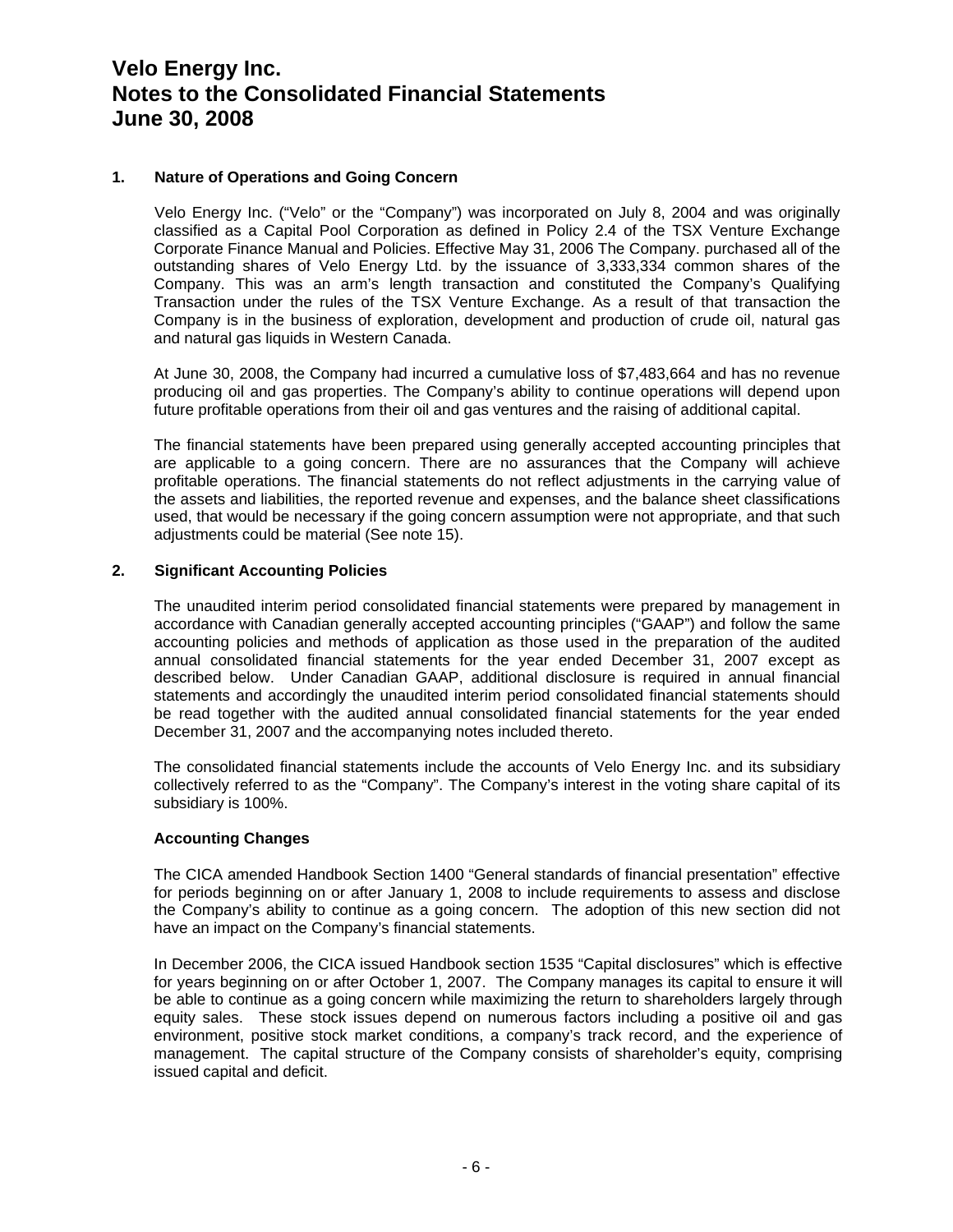# **2. Significant Accounting Policies (continued)**

#### **Accounting Changes (continued)**

In December 2006, the CICA issued Handbook Section 3862, "Financial Instruments – Disclosures" and Handbook Section 3863, "Financial Instruments – Presentation" to replace Handbook Section 3861, "Financial Instruments – Disclosure and Presentation". Section 3862 expands on the disclosures previously required under Section 3861 that establishes standards for disclosures about financial instruments and non-financial derivatives and identifies the information that should be disclosed about them. Section 3863 is consistent with the presentation requirements of Section 3861 that establishes standards for presentation of financial instruments and non-financial derivatives. These sections apply to interim and annual financial statements for fiscal periods beginning on or after October 1, 2007. The effect on the Company's financial statements was not material.

#### **Recent accounting pronouncements**

In January 2006, the CICA Accounting Standards Board (AcSB) adopted a strategic plan for the direction of accounting standards in Canada. As part of that plan, accounting standards in Canada for public companies are expected to converge with International Financial Reporting Standards ("IFRS") by the end of 2011. The impact of the transition to IFRS on the Company's financial statements has not yet been determined.

#### **3. Business Acquisitions**

On May 31, 2006 the Company acquired all of the shares of Velo Energy Ltd., a private oil and gas company. The acquisition was accounted for by the purchase method and the excess of the purchase price over the net assets acquired was allocated to goodwill.

| Goodwill                         | \$ | 1,081,759 |
|----------------------------------|----|-----------|
| <b>Total purchase price</b>      |    | 1,081,759 |
| Consideration was comprised of:  |    |           |
| Issue of 3,333,334 common shares | S  | 1,000,000 |
| Costs related to the acquisition |    | 81.759    |
| <b>Total consideration</b>       |    | 1,081,759 |

The results of operations for Velo Energy Ltd. have been included in the consolidated financial statements since May 31, 2006.

At March 31, 2007, the Company tested goodwill for impairment and determined that based on the impairment of the oil and gas properties, further described in note 4, that the goodwill was impaired. As a result, a goodwill impairment charge of \$1,026,400 was recorded in that quarter.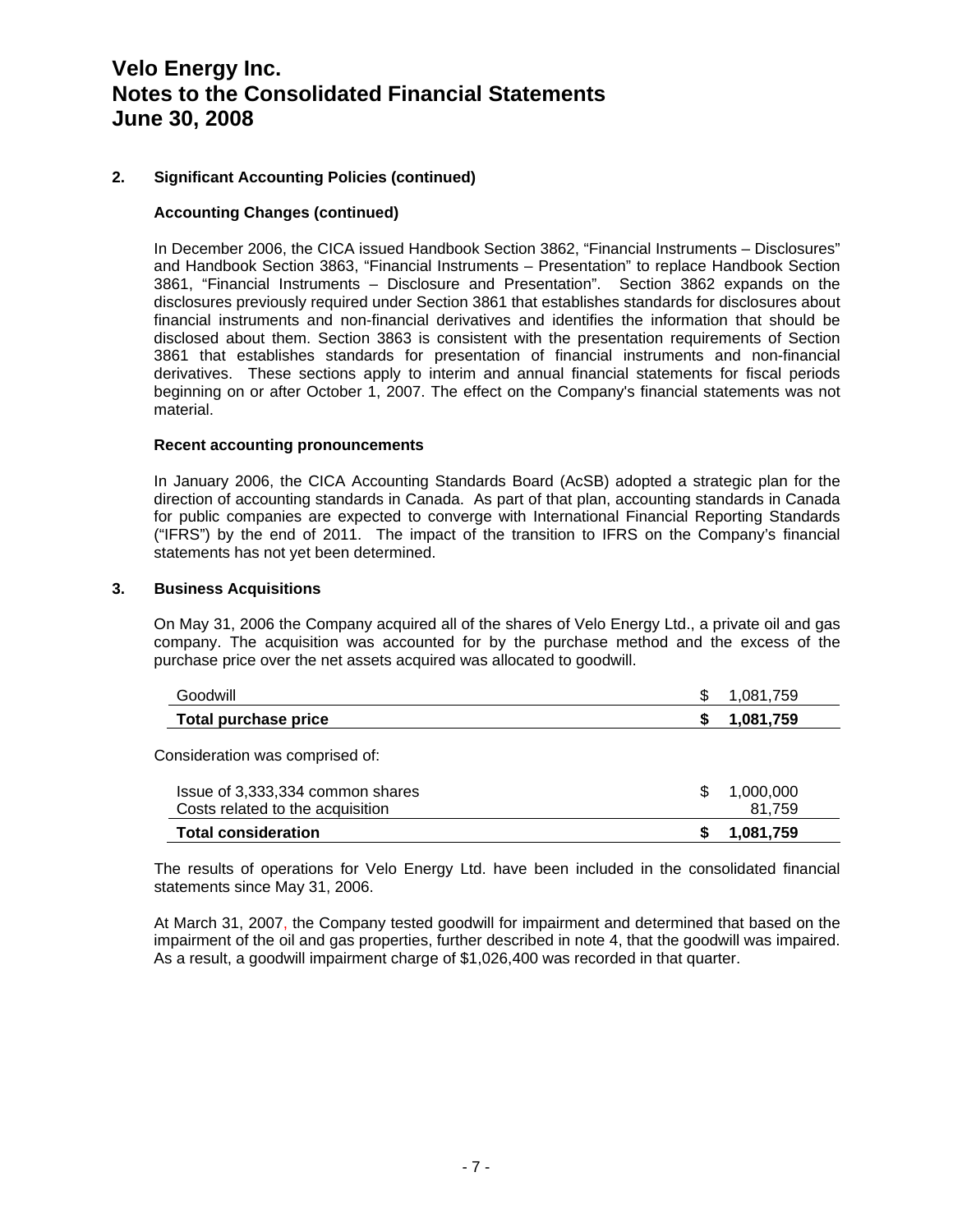# **4. Property, Plant and Equipment**

|                                                                                            | June 30, 2008 |   |              |    |            |
|--------------------------------------------------------------------------------------------|---------------|---|--------------|----|------------|
|                                                                                            | Accumulated   |   |              |    |            |
|                                                                                            | Cost          |   | Amortization |    | <b>Net</b> |
| Petroleum and natural gas properties and<br>equipment<br>Furniture, fixtures and equipment | -             | S | -            | \$ |            |
| <b>Total</b>                                                                               |               |   |              |    |            |

|                                          |             |   | June 30, 2007 |  |            |
|------------------------------------------|-------------|---|---------------|--|------------|
|                                          | Accumulated |   |               |  |            |
|                                          | Cost        |   | Amortization  |  | <b>Net</b> |
| Petroleum and natural gas properties and |             |   |               |  |            |
| equipment                                | 453,000     | S | -             |  | 453,000    |
| Furniture, fixtures and equipment        | 24,578      |   | 14,864        |  | 9,654      |
| <b>Total</b>                             | 477.518     |   | 14.864        |  | 462,654    |

 Included in the Company's 2007 period expenses is a non-cash charge of \$4,204,838 related to an impairment of the carrying value of petroleum and natural gas properties. The impairment is the result of applying what is commonly known as the ceiling test which is prescribed under generally accepted accounting principles for exploration and production companies that use the full cost accounting method.

An impairment loss is recognized when the carrying value of a cost centre is not recoverable and exceeds its fair value. The carrying amount is not recoverable if the carrying amount exceeds the sum of the undiscounted cash flows expected from its use and eventual disposition.

An impairment loss is then measured as the amount by which the carrying amount of the petroleum and natural gas assets capitalized in a cost centre exceeds the sum of the fair value of proved and probable reserves and the costs of unproved properties that have been subject to a separate test for impairment and contain no probable reserves.

In the first quarter of 2007, \$21,000 of general and administrative expenses were capitalized to petroleum and natural gas properties.

# **5. Accounts Payable**

During 2007 the Company made an informal proposal to its unsecured creditors. The basic terms of the proposal included an initial payment of 23% of the amount payable with a final payment of 17%. Creditors representing \$1,031,980 in unsecured payables have agreed to the proposal. Forgiveness of the amounts agreed to will be recorded when the Company fulfills its obligations under the proposal.

#### **6. Indemnity Payable**

The Company issued \$1,977,000 of flow through shares in December, 2006. The Company failed to spend the full \$1,977,000 on qualifying expenditures as at December 31, 2007, the final day for qualification. As part of the subscription agreement the Company agreed to indemnify the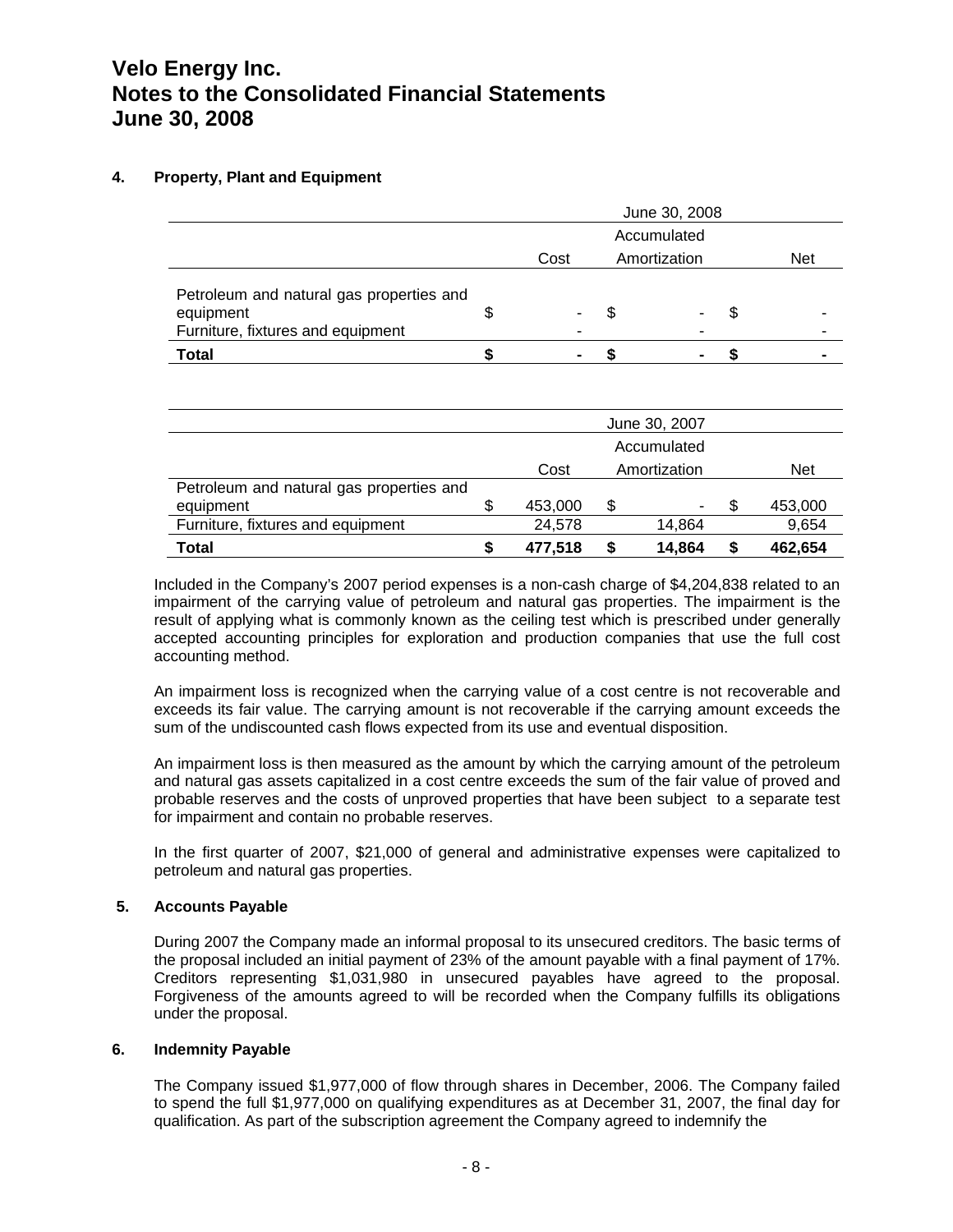#### **6. Indemnity Payable (continued)**

subscribers of the flow through shares in the event of such an occurrence. The shortfall of \$990,536 of qualified expenditures resulted in the indemnity payable of \$452,133. The highest marginal tax rate of a subscriber's province of residence was used to calculate the payable.

In March, 2008 the Company mailed a proposal to the flow through share indemnity claimants. The offer proposed to extinguish the indemnity claims for common shares of the Company. The issue price of the shares is \$.075 per share, resulting in a maximum of 6,028,440 shares issued if all claimants accept the proposal. As at June 30, 2008, 99% of the claimants had accepted the proposal.

# **7. Loan Payable**

The loan is repayable on demand and bears interest at prime plus five percent.

# **8. Asset Retirement Obligations**

At June 30, 2008, the Company had recorded \$133,985 for future asset retirement obligations.

The asset retirement obligation was determined using the following assumptions:

- The total amount of undiscounted future cash flows to settle the liability is estimated to be \$133,985.
- The liability is estimated to be settled within a year.

Deposits are being held by the Energy Resources Conservation Board as collateral for these obligations.

#### **9. Share Capital**

# **a) Authorized and Issued Common Shares**

#### Authorized

An unlimited number of common voting shares (the "Common Shares") without nominal or par value and an unlimited number of preferred shares issuable in series, rights and restrictions to be determined by the board of directors upon issuance.

#### Issued Share Capital

The issued share capital is as follows: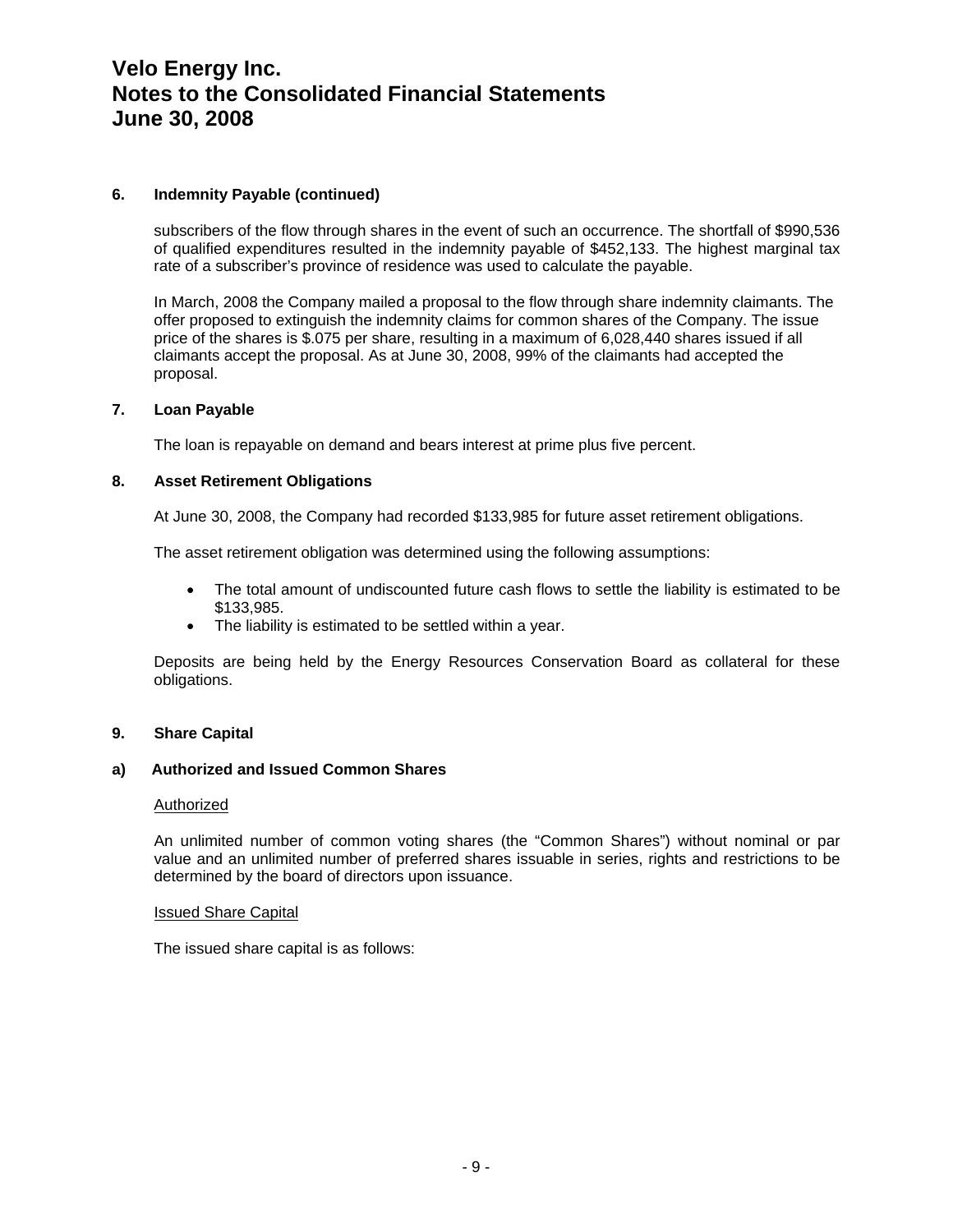# **9. Share Capital (continued)**

|                                                                                                                                                                                                                                             | Number of<br>Common<br><b>Shares</b>                      | Amount                                                                             |
|---------------------------------------------------------------------------------------------------------------------------------------------------------------------------------------------------------------------------------------------|-----------------------------------------------------------|------------------------------------------------------------------------------------|
| Balance December 31, 2005                                                                                                                                                                                                                   | 10,063,000                                                | \$<br>1,783,048                                                                    |
| Issued to acquire Velo Energy Ltd.<br>Issued for cash<br>Issued on exercise of warrants<br>Issued on exercise of options<br>Flow-though share issuance<br>Share issuance costs<br>Transfer from contributed surplus on exercised<br>options | 3,333,334<br>5,000,000<br>537,000<br>800,000<br>9,885,000 | 1,000,000<br>1,500,000<br>134,250<br>200,000<br>1,977,000<br>(520, 387)<br>104,000 |
| Balance December 31, 2006                                                                                                                                                                                                                   | 29,618,334                                                | \$<br>6,177,911                                                                    |
| Share issue costs                                                                                                                                                                                                                           |                                                           | (20, 330)                                                                          |
| Indemnity on unspent flow through funds                                                                                                                                                                                                     |                                                           | (452, 133)                                                                         |
| Tax effect of flow-through common shares                                                                                                                                                                                                    |                                                           | (128, 313)                                                                         |
| Balance, December 31, 2007 and June 30, 2008                                                                                                                                                                                                | 29,618,334                                                | \$<br>5,583,466                                                                    |

In May 2006, the Company issued 5,000,000 common shares at \$0.30 per share for gross proceeds of \$1,500,000. In December 2006, the Company issued 9,885,000 flow-through common shares at \$0.20 per share for gross proceeds of \$1,977,000. Under the terms of the flow-through share agreement, the Company is committed to spend 100% of the gross proceeds on qualifying exploration and development expenditures prior to December 31, 2007, which it did not do. An indemnity payable was recorded for the short fall (see note 6).

# **b) Escrowed Shares**

The 4,000,000 common shares issued to the founders (the "Seed Capital Shares") for a total consideration of \$500,000 were deposited with a trustee under an escrow agreement. In accordance with TSX Venture Exchange (the "Exchange") Policy 2.4., 10% of the Seed Capital Shares were released from escrow on the issuance of the Final Exchange Bulletin on June 5, 2006 (the "Initial Release") and an additional 15% will be or have been released on each of the dates which are 6 months, 18 months, 24 months, 30 months, and 36 months following the Initial Release.

The 3,333,334 common shares issued to purchase Velo Energy Ltd. are Value Escrow Shares. Under the Value Escrow Agreement and Exchange Policy 5.4, 10% of the Value Escrow Shares were released from escrow at the Initial Release and an additional 15% will be or have been released on each of the dates which are 6 months, 12 months, 18 months, 24 months, 30 months, and 36 months following the Initial Release.

All common shares of the Company acquired in the secondary market prior to the completion of a Qualifying Transaction by a control Person, as defined in the policies of the Exchange, are required to be deposited in escrow.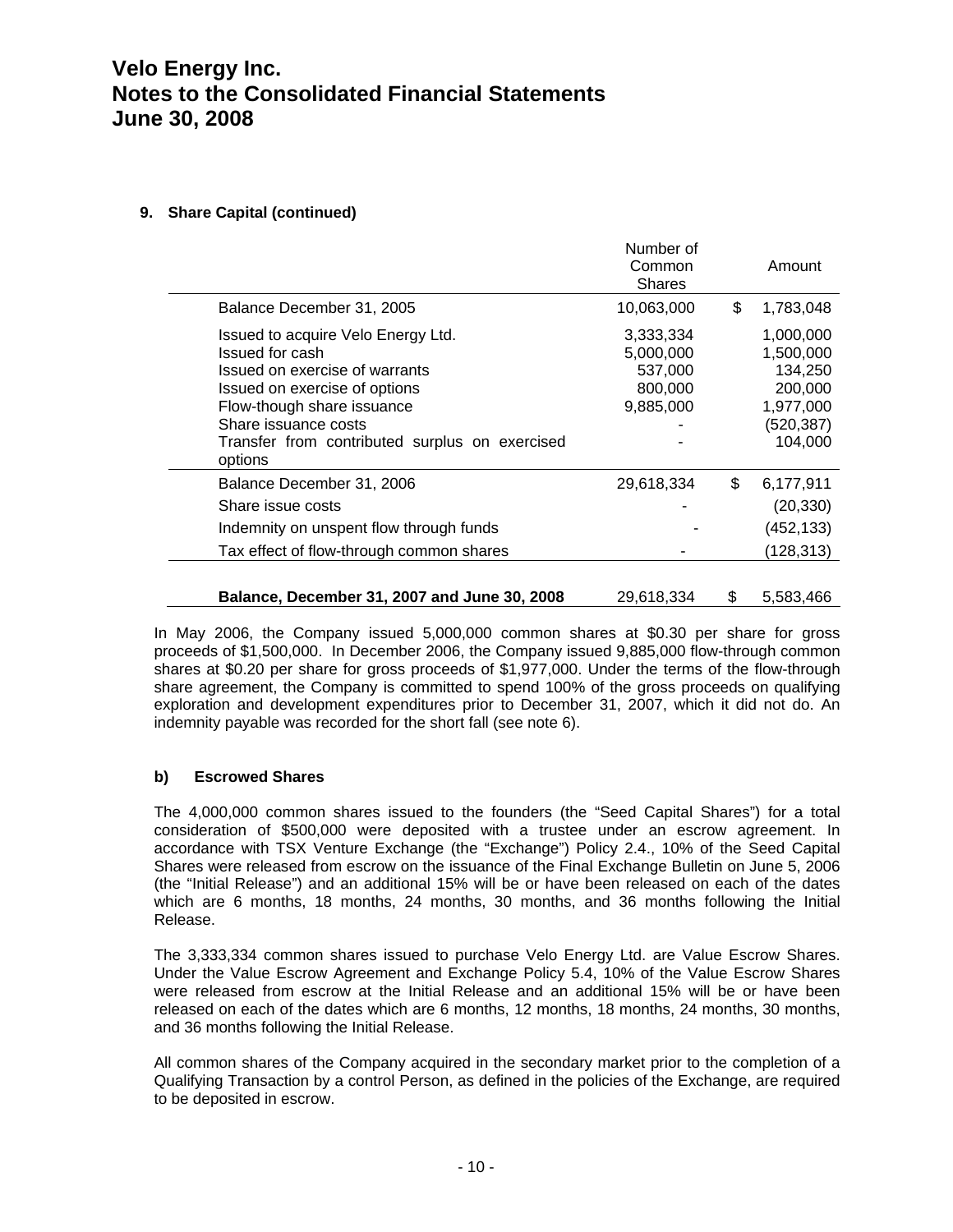#### **9. Share Capital (continued)**

All Common Shares deposited in escrow and to be released subject to the completion of a Qualifying Transaction will be cancelled upon the issuance of a TSX Venture Exchange bulletin delisting the Common Shares of the Company.

# **c) Incentive Stock Options**

On February 15, 2007 the Company granted 350,000 incentive stock options of the Company to purchase common shares at an exercise price of \$0.20 per share. These options expire on four years from the date of grant and vest equally at the date of grant, June 15, 2007, October 15, 2007 and February 15, 2008.

Changes in the number of stock options, with their weighted average exercise prices, are summarized below:

|                                                                       | June 30, 2008         |    |                                          |  |
|-----------------------------------------------------------------------|-----------------------|----|------------------------------------------|--|
|                                                                       | Number of<br>Options  |    | Weighted<br>average<br>exercise<br>price |  |
| Outstanding, beginning of period<br>Exercised<br>Forfeited<br>Granted | 1,150,000<br>(50,000) | S  | 0.27<br>0.30                             |  |
| Outstanding, end of the period                                        | 1,100,000             | \$ | 0.27                                     |  |
| Exercisable                                                           | 1,100,000             | \$ | በ 27                                     |  |

During the period, stock-based compensation expense was Nil (2007-\$30,724) with a credit recorded to contributed surplus. The weighted average fair value of the options granted during the first quarter 2007 was \$0.049 per share. The fair value of the options was estimated using the Black-Scholes option pricing model, using a risk-free interest rate of 4.0%, expected volatility of 60%, expected life of four years and no expected dividends.

#### **d) Agent's Warrants**

A summary of the status of the Company's warrants as of June 30, 2008 and changes during the period then ended is as follows:

|                                                                                            | Number of<br>Warrants | Weighted average<br>exercise price |
|--------------------------------------------------------------------------------------------|-----------------------|------------------------------------|
| Balance, beginning of period<br>Issued in the period<br>Expired<br>Exercised in the period | 798,500<br>(798, 500) | 0.20<br>0.20                       |
| Balance, end of the period                                                                 |                       |                                    |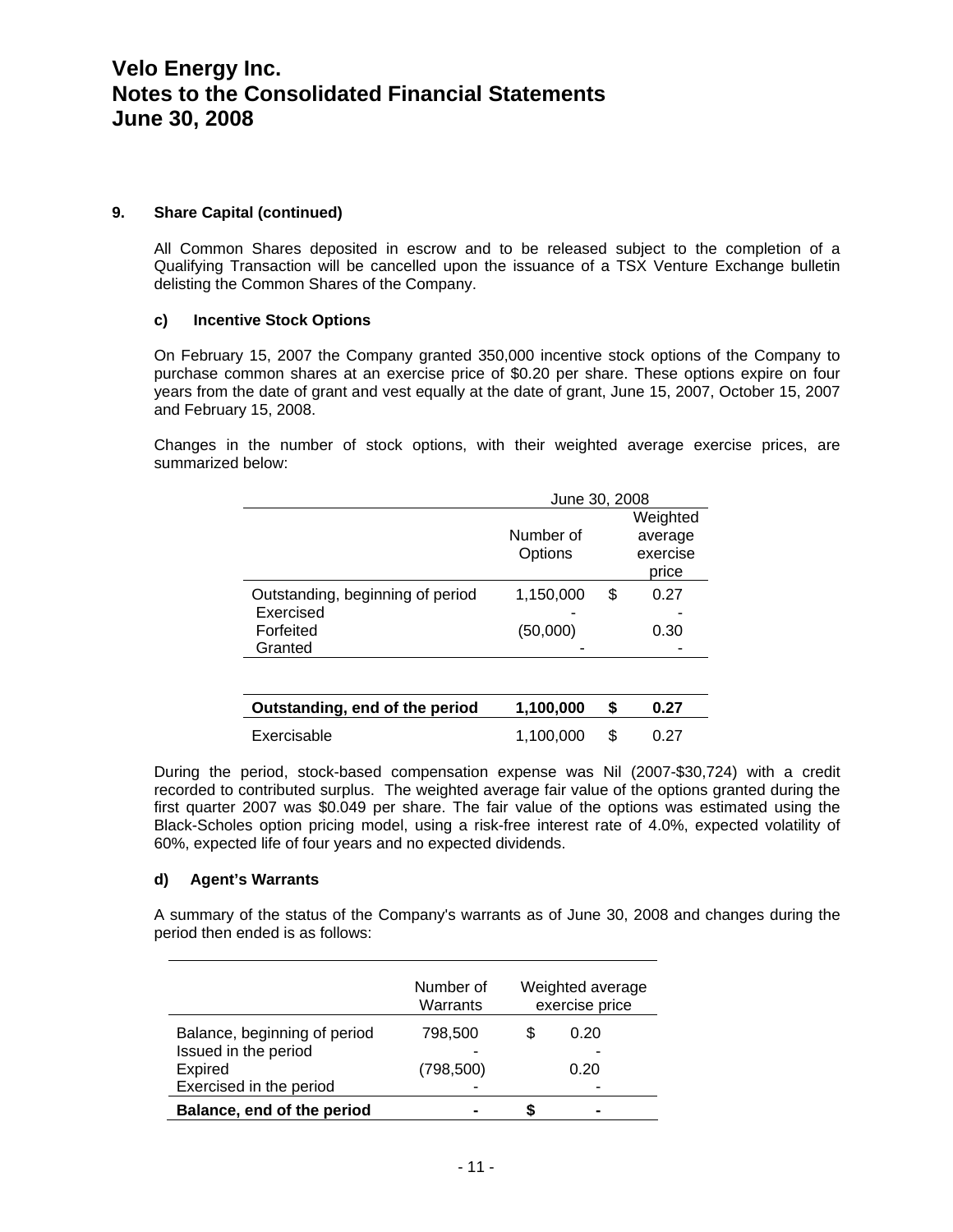# **9. Share Capital (continued)**

In December 2006, the Company granted the agents of the flow-through equity offering, warrants to purchase 798,500 common shares at a price of \$0.20 per common share. The warrants to purchase the 798,500 common shares expired in June 2008.

# **10. Contributed Surplus**

| Balance, end of period     | 240,394       |  |
|----------------------------|---------------|--|
| Exercised of stock options | -             |  |
| Stock-based compensation   |               |  |
| Balance, beginning of year | 240.394       |  |
|                            | June 30, 2008 |  |

#### **11. Income Taxes**

The Company has the following deductions available at June 30, 2008:

| Undepreciated capital cost    | -S  | 908.057   |
|-------------------------------|-----|-----------|
| Canadian development expenses |     | 2.017.962 |
| Canadian exploration expenses | \$. | 801.065   |

# **12. Related Party Transactions**

During the quarter the Company borrowed \$20,000 from a corporation controlled by three directors of the Company. The loan is repayable upon demand and bears interest at prime plus 5%.

The above-noted related party transaction was in the normal course of business and was measured at the exchange value which was the amount of consideration established and agreed to by the related parties.

#### **13. Financial instruments:**

(a) Fair values:

At June 30, 2008, the fair values of all financial instruments approximated their carrying values due to their short-term maturity.

(b) Credit risk

The Company believes there is no unusual exposure as regular credit assessments are performed.

# **14. Commitment and Contingency**

The President of the Company was dismissed during the second quarter of 2007. He has filed a wrongful dismissal action against the Company's wholly owned subsidiary, Velo Energy Ltd. The subsidiary will aggressively defend its position. The maximum potential exposure to the subsidiary is \$60,000.